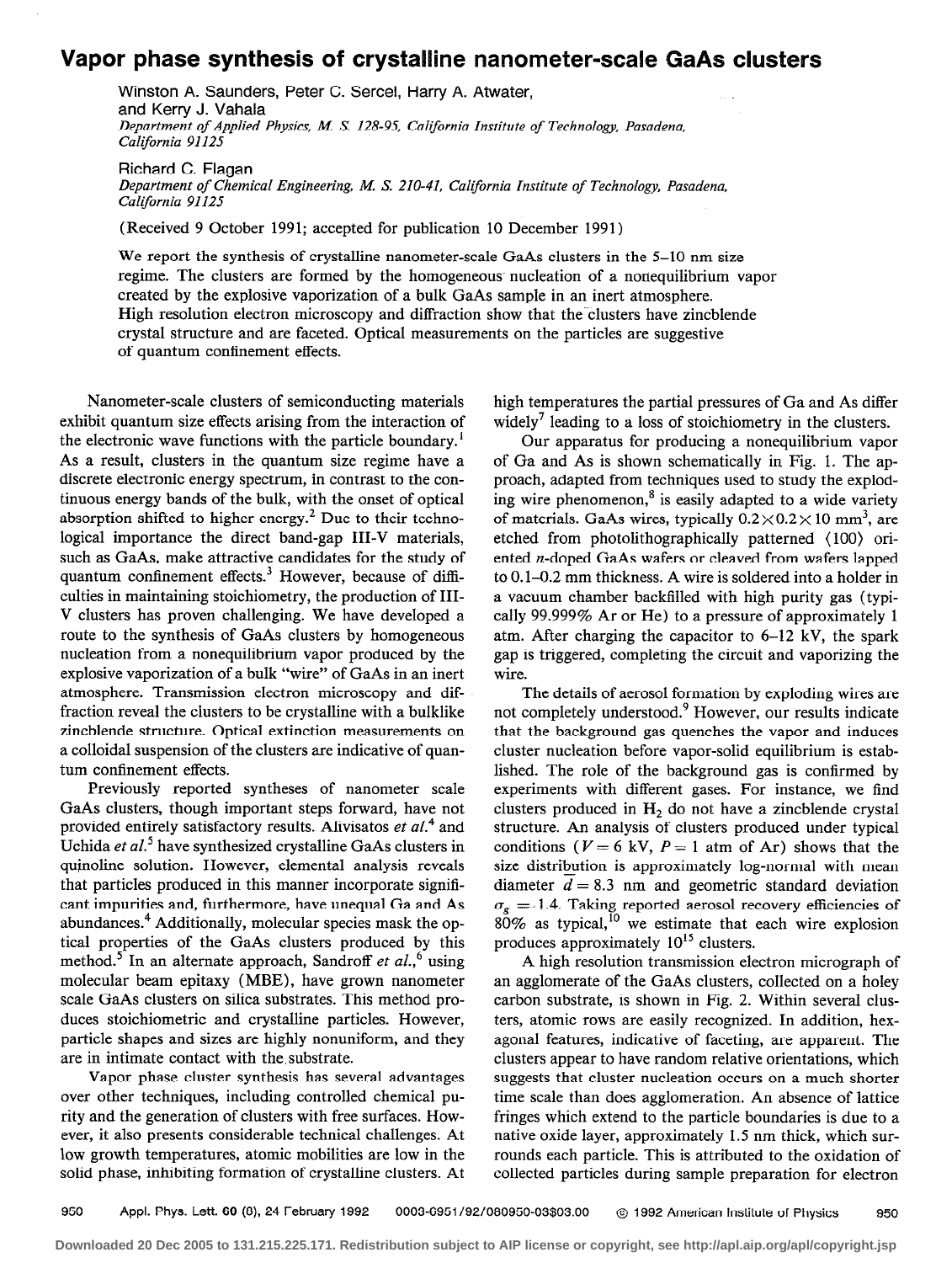

FIG. 1. A schematic diagram of the exploding wire apparatus. By discharging the capacitor through the GaAs wire, a stoichiometric vapor of Ga and As is produced which subsequently nucleates to form crystalline GaAs clusters. Typically V is 6-12 kV and  $C = 1 \mu F$ . The stored energy corresponds to approximately 100 eV/atom.

microscopy. Energy-dispersive x-ray analysis and electron energy loss spectroscopy both give results which are consistent with the clusters having a stoichiometric elemental composition. The diffraction pattern, shown as an inset of Fig. 2, confirms that the clusters have a zincblende crystal structure.

Optical extinction (the sum of absorption and scattering) measurements on clusters produced by this method



FIG. 2. A high resolution transmission electron micrograph of GaAs clusters. Due to a high cluster density and small volume of the experimental apparatus, the clusters agglomerate into micron length chains. This has the advantage that the agglomerates may span holes in the carbon film, permitting measurements without interference from the carbon background. Lattice fringes and hexagonal features, suggesting faceting, are apparent. Inset: electron diffraction pattern which indexes to the zincblende structure.



FIG. 3. The measured optical extinction of a colloidal suspension of GaAs particles produced by the exploding wire technique  $(O)$ . The absorption efficiency of bulk GaAs (-), showing the rise in optical absorption at the band gap at 1.42 eV, is included for comparison. The absorption of the GaAs clusters rises slowly, with no measurable feature at the bulk band gap, and is suggestive of quantum confinement effects. A slight feature in the cluster absorption curve is apparent at 1.9 eV.

are strongly suggestive of quantum size effects. By producing the clusters in a flow of Ar saturated with isopropanol vapor, a colloid suitable for measurements with a commercial spectrophotometer can be produced by condensation on a cold finger. The measured extinction for the colloid is shown in Fig. 3 along with the absorption coefficient of bulk GaAs. The curves are adjusted to agree at high energy. The extinction of the clusters rises gradually with increasing photon energy with a broad rise in absorption near 1.9 eV, whereas the bulk absorption efficiency shows a sharp feature, indicating the bulk band edge at 1.42 eV. Spectra taken over a period of time show that the 1.9 eV feature progressively weakens and disappears altogether in about half an hour. This suggests that cluster coagulation may continue in the colloid phase.

For clusters whose radius,  $R \ll \lambda$ , where  $\lambda$  is the wavelength of light,  $Q_{ext}$ , the optical extinction efficiency,<sup>11</sup> is given by

$$
Q_{\text{ext}} = -8\pi R/\lambda \operatorname{Im}[(m^2 - 1)/(m^2 + 2)]
$$
  
\n
$$
\approx 12\alpha nR/(n^2 + 2)^2
$$
 (1)

where  $\alpha = 4\pi k/\lambda$  is the bulk absorption coefficient, and n and  $k$  are the real and imaginary parts of the complex refractive index,  $m=n - ik$ . Here, it is assumed that  $k\le n$ . For GaAs,  $m = 3.64 - 0.079i$  (Ref. 12) for  $\lambda = 827$  nm (1.5) eV). Since  $n$  varies by less than 5% over the range of Fig. 3, to a good approximation  $Q_{\text{ext}}$  should be proportional to  $\alpha$ , provided the cluster and bulk dielectric response are identical. Conversely, the observed difference between the cluster and bulk data of Fig. 3, notably the absence of an abrupt step at the bulk band edge, implies that the cluster and bulk dielectric response are not the same. This suggests that the absorption edge in the clusters is shifted to higher energy, consistent with a quantum size effect. Indeed, an

951 Appl. Phys. Lett., Vol. 60, No. 8, 24 February 1992 Saunders et al. 951

**Downloaded 20 Dec 2005 to 131.215.225.171. Redistribution subject to AIP license or copyright, see http://apl.aip.org/apl/copyright.jsp**